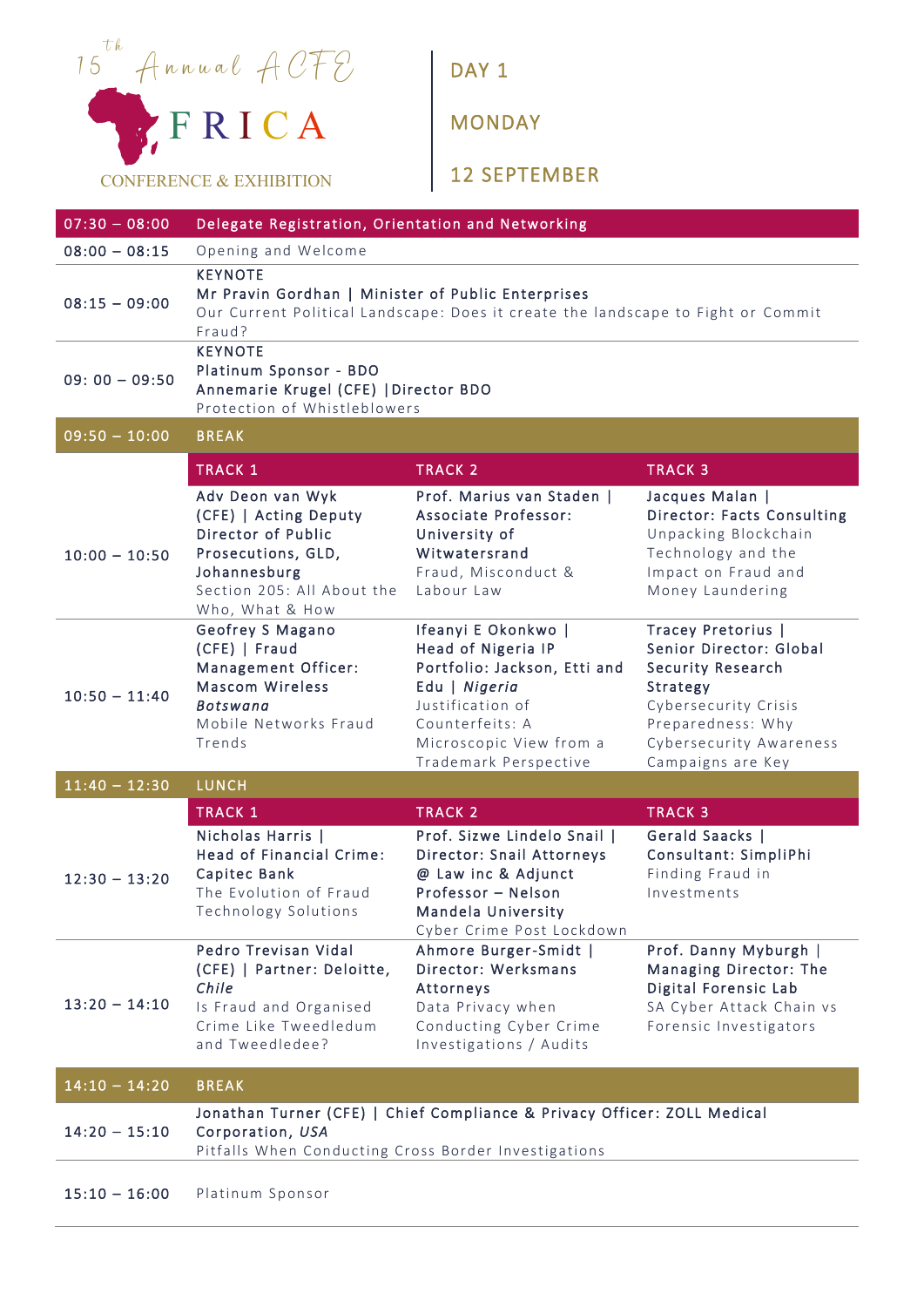|                                    |                                                                                                                                                                                                                                                          | DAY <sub>2</sub>                                                                                                                                                                                                                                                                              |                                                                                                                                                                                                                                                                                |
|------------------------------------|----------------------------------------------------------------------------------------------------------------------------------------------------------------------------------------------------------------------------------------------------------|-----------------------------------------------------------------------------------------------------------------------------------------------------------------------------------------------------------------------------------------------------------------------------------------------|--------------------------------------------------------------------------------------------------------------------------------------------------------------------------------------------------------------------------------------------------------------------------------|
| $15$ <sup>th</sup> Annual ACFE     |                                                                                                                                                                                                                                                          | <b>TUESDAY</b>                                                                                                                                                                                                                                                                                |                                                                                                                                                                                                                                                                                |
| <b>CONFERENCE &amp; EXHIBITION</b> |                                                                                                                                                                                                                                                          | <b>13 SEPTEMBER</b>                                                                                                                                                                                                                                                                           |                                                                                                                                                                                                                                                                                |
| $07:30 - 08:00$                    | Delegate Registration and Networking                                                                                                                                                                                                                     |                                                                                                                                                                                                                                                                                               |                                                                                                                                                                                                                                                                                |
| $08:00 - 08:50$                    | <b>KEYNOTE</b><br>Prof. Patrick Lumumba   Advocate of the High Courts of Kenya, PLO Lumumba<br>Foundation<br>Africa is exploited/crippled by first world countries for their riches which goes hand-<br>in-hand with corruption. When is enough, enough? |                                                                                                                                                                                                                                                                                               |                                                                                                                                                                                                                                                                                |
| $08:50 - 09:40$                    | <b>ACFE SA AGM</b>                                                                                                                                                                                                                                       |                                                                                                                                                                                                                                                                                               |                                                                                                                                                                                                                                                                                |
| $09:40 - 09:55$                    | <b>BREAK</b>                                                                                                                                                                                                                                             |                                                                                                                                                                                                                                                                                               |                                                                                                                                                                                                                                                                                |
|                                    | <b>TRACK 1</b>                                                                                                                                                                                                                                           | <b>TRACK 2</b>                                                                                                                                                                                                                                                                                | <b>TRACK 3</b>                                                                                                                                                                                                                                                                 |
| $09:55 - 10:45$                    | Nature Mogotsi  <br>Operational Risk Manager:<br>Access Bank Botswana,<br><b>Botswana</b><br>Leveraging Combined<br>Assurance Towards Fraud<br>Risk Maturity                                                                                             | Mario Fazekas (CFE)  <br>Owner: AuditLink<br><b>Training</b><br>Detecting Deception in<br>the Boardroom and<br>Beyond                                                                                                                                                                         | Pieter Alberts (CFE)  <br>Acting Executive Manager:<br>Monitoring and Analysis,<br><b>Financial Intelligence</b><br>Centre<br>Leveraging Technology to<br>Fight Financial Crime                                                                                                |
| $10:45 - 11:35$                    | Clive Gungudoo   Director:<br><b>Financial Crimes and Risk</b><br>Management: MoData<br>Secure Real Time Fraud &<br>AML Data Exchange                                                                                                                    | Alain Craven   Chief<br>Information Officer:<br>Consumer Profile Bureau<br>Cyber Security<br>Organisational Threats                                                                                                                                                                           | Letebele Daniel Maruatle<br>(CFE)   Financial<br>Investigator: NPA<br>Data Analytics Tools in<br>Forensic Investigations                                                                                                                                                       |
| $11:35 - 12:30$                    | <b>LUNCH</b>                                                                                                                                                                                                                                             |                                                                                                                                                                                                                                                                                               |                                                                                                                                                                                                                                                                                |
|                                    | <b>TRACK 1</b>                                                                                                                                                                                                                                           | <b>TRACK 2</b>                                                                                                                                                                                                                                                                                | <b>TRACK 3</b>                                                                                                                                                                                                                                                                 |
| $12:30 - 13:20$                    | Pamela Clegg   VP of<br><b>Financial Investigations:</b><br>CipherTrace, a Mastercard<br>Company, USA<br>Actionable Intelligence for<br>Cryptocurrency Fraud &<br>Scams                                                                                  | Charles Weber (CFE)  <br>Longstanding member of<br>the ACFE; Waal de Waal  <br><b>Chief Operating Officer:</b><br>Bidvest Protea Coin;<br>Servaas du Plessis (CFE)  <br>CEO XTND; Brig Ebrahim<br>Kadwa   Head of<br><b>Organised Crimes: Hawks</b><br>Combatting Crime<br>Syndicates Head-on | Varsha Singh<br>Head Strategy, Planning<br>and International Co-<br>operation/Senior Advisor<br>to the Executive Secretary:<br>African Tax Administration<br><b>Forum</b><br>Illicit Financial Flows:<br>Customs Fraud & Trade<br>Mispricing - an Impediment<br>to Development |
| $13:20 - 14:10$                    | Hugh H. Penri-Williams<br>(CFE)   Owner: Glaniad<br>1865, France<br>Investigations & Rugby -<br>What Do They Have in<br>Common?                                                                                                                          | Tapiwa Jonah (CFE)  <br>Senior Associate: PwC<br>London, CA (SA)<br>Fraud in the Digital Era                                                                                                                                                                                                  | Godfrey Howes (CFE)  <br>Deputy Director: Forensic<br>Audit Unit: Eastern Cape<br>Treasury<br>Conflicts of Interest -<br>What is Government doing<br>about it?                                                                                                                 |
| $14:10 - 14:20$                    | <b>BREAK</b>                                                                                                                                                                                                                                             |                                                                                                                                                                                                                                                                                               |                                                                                                                                                                                                                                                                                |
| $14:20 - 15:10$                    | Consul Roger Latchman   CEO: Compliance Intelligence<br>A Lifeline for Africa: Learnings from the Zondo Commission Report                                                                                                                                |                                                                                                                                                                                                                                                                                               |                                                                                                                                                                                                                                                                                |
| $15:10 - 16:00$                    | Mr Jeff Lanza   President: Communication Dynamics, USA<br>The Art and Science of Fraud Investigations                                                                                                                                                    |                                                                                                                                                                                                                                                                                               |                                                                                                                                                                                                                                                                                |